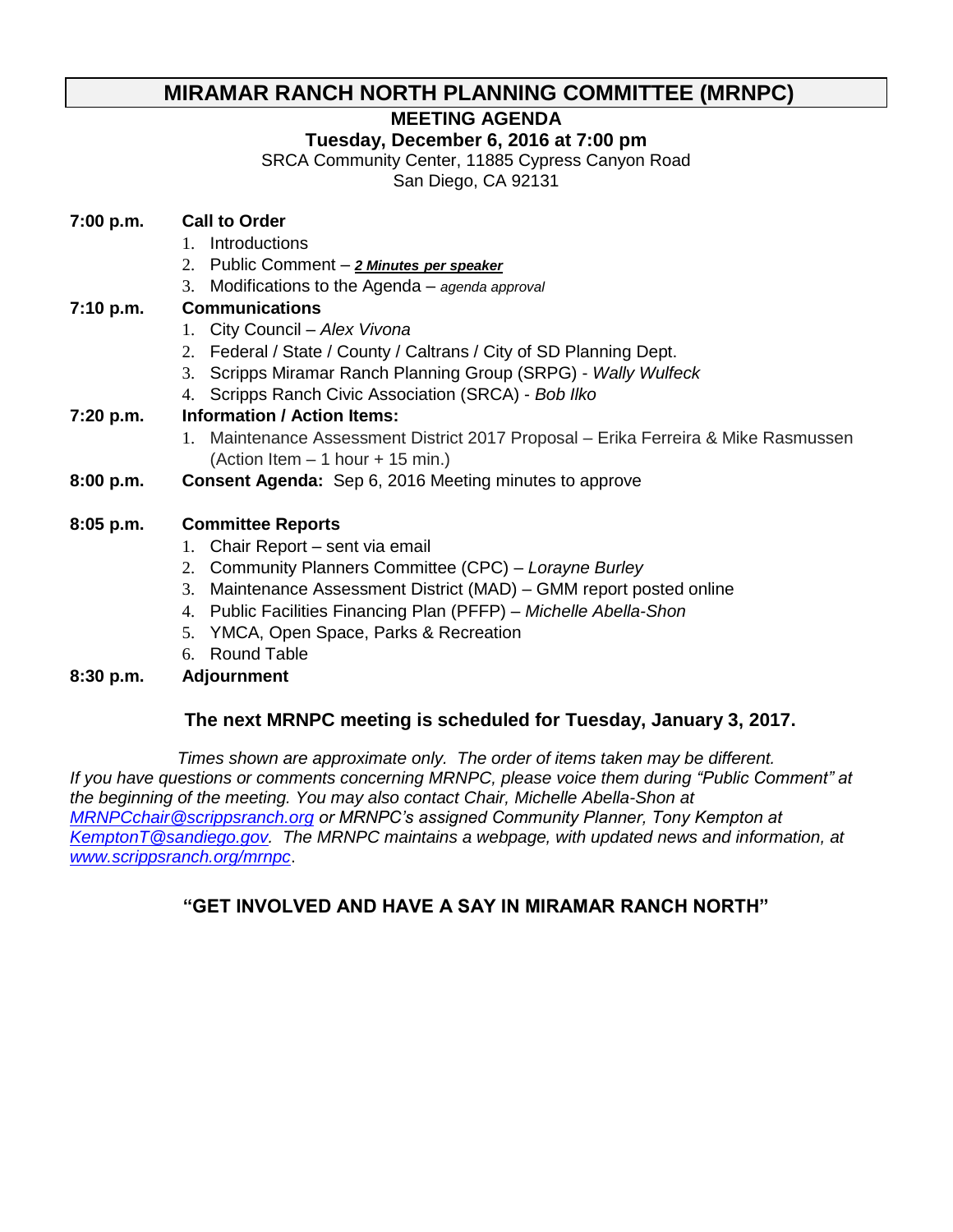

#### **THE CITY OF SAN DIEGO PARK AND RECREATION DEPARTMENT OPEN SPACE DIVISION MIRAMAR RANCH NORTH MAINTENANCE ASSESSMENT DISTRICT DECEMBER 2016 STAFF REPORT** \_\_\_\_\_\_\_\_\_\_\_\_\_\_\_\_\_\_\_\_\_\_\_\_\_\_\_\_\_\_\_\_\_\_\_\_\_\_\_\_\_\_\_\_\_\_\_\_\_\_\_\_\_\_\_\_\_\_\_\_\_\_\_\_\_\_\_\_\_\_\_\_\_\_\_\_\_\_

#### **Ornamental Landscaping**

- Irrigation checks and repairs continue. Irrigation systems are operating at a minimum, depending on weather and type of plant material that is being watered.
- Ten flats of Myporum parvifolium groundcover was planted on the lower north slope, near the car wash on Scripps Poway Pkwy.
- 55-5gal Iceberg Roses, 35- 1gal Variegated Society Garlic and 8-flats of Blizzard Dark Red Geraniums were planted to fill in the empty spots on the end caps within the medians of Scripps Poway Pkwy.
- To prepare for potential rain, all brow ditches have been cleaned.
- Fertilizer has been placed down in all areas throughout the MAD.
- Xylosma removal on the north banks of Scripps Poway Pkwy has been completed.

### **Tree Trimming**

 Blue Skies started trimming the seed pods from the Cassia leptophylla trees. The seed pods eventually become too heavy for the trees small branches. To prevent branch breakage, pruning the seed pods are recommended.

#### **Mini-Parks**

- Staff is working with Blueskies Landscape on cleaning the planter beds, removing dead plant material, adding mulch where needed, removing and transplanting plant material where it is appropriate, and redefining the landscape plan for the mini parks that resembles the original plant pallet.
- Oak Glen Native Garden- 20-5gal Lemon Cypress 'Goldcrest' and 54-1gal Salvia greggii 'Furmans'Red was planted along the right-of-way within Oak Glen Native Garden.
- Dry Creek- 1-2'tall crested euphorbia was planted from a cutting (at the end of the dry creek)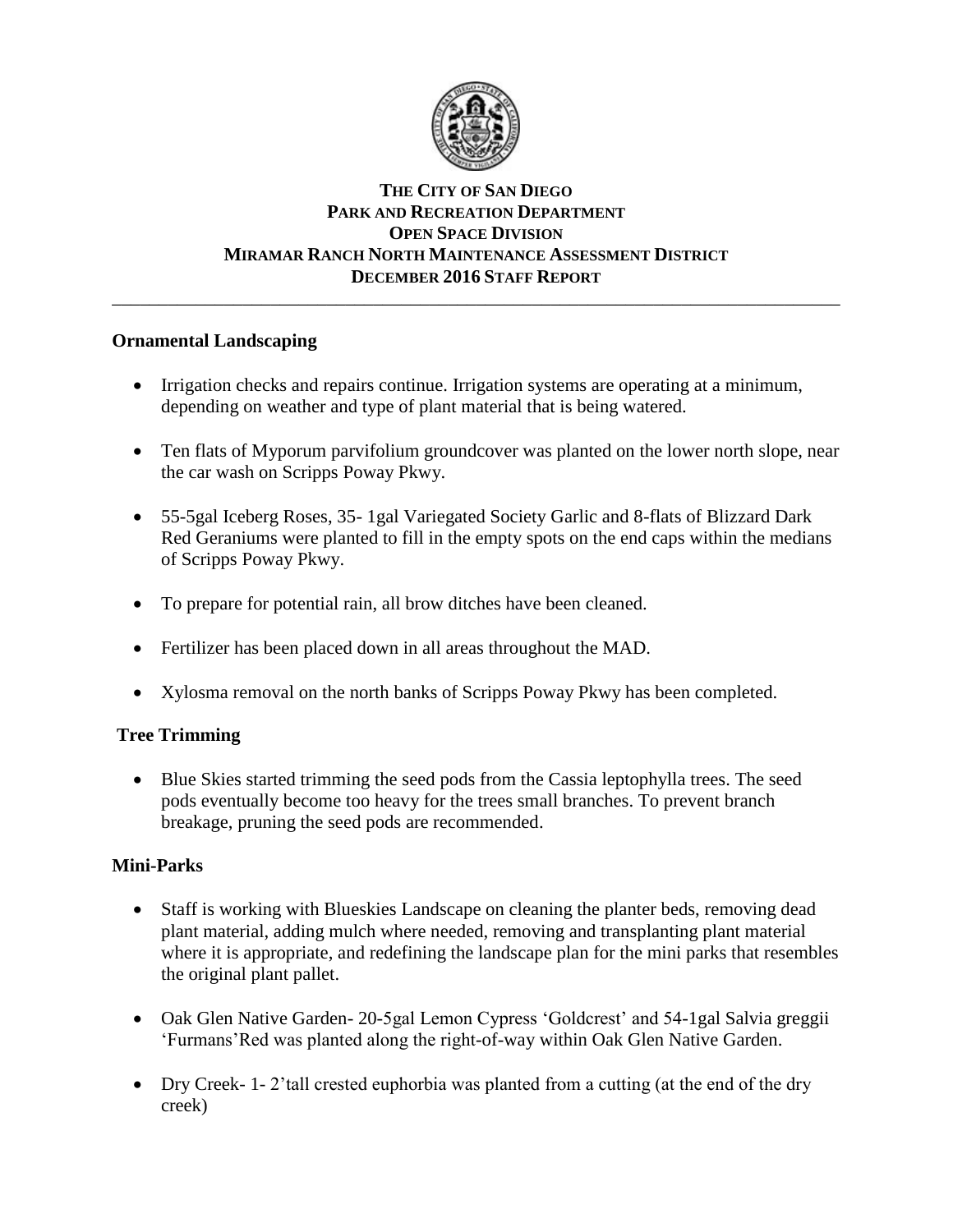#### **Landscape Contract**

- Blue Skies Landscape continues to provide services within budget.
- FY 18 Budget Meeting Review Date- December  $6<sup>th</sup>$  @ 6:00 Scripps Ranch Community Ctr.

Respectfully submitted,

Michael Rasmusson Grounds Maintenance Manager Miramar Ranch North MAD (619) 685-1338 [MRasmusson@sandiego.gov](mailto:MRasmusson@sandiego.gov) 

cc: Paul Sirois, Assistant Deputy Director, Open Space Division Erika Ferreira, District Manager, Open Space Division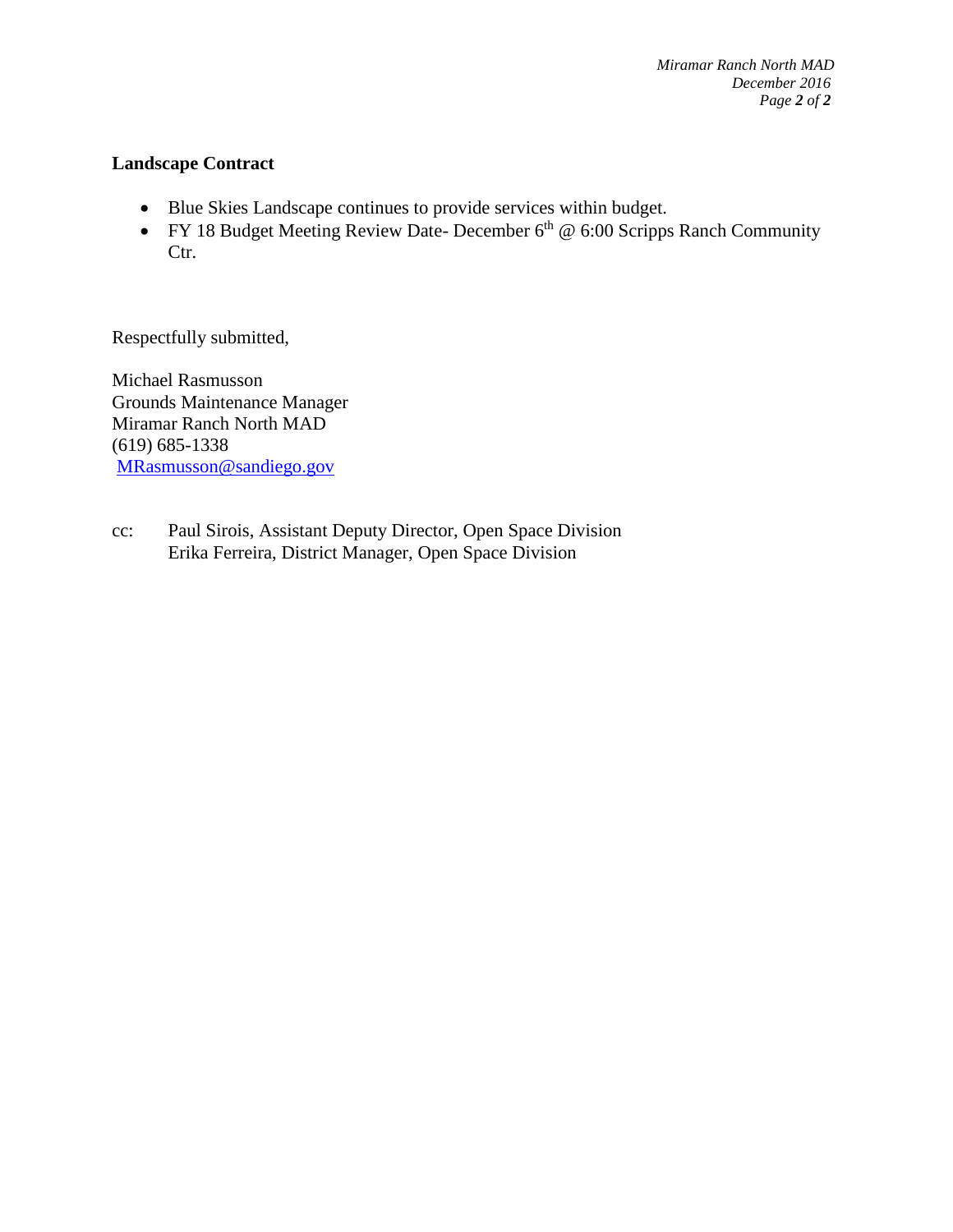| <b>SAP</b>       |                                                                                            | <b>FY 2016</b>         | <b>FY 2016</b>   | <b>FY 2017</b>       | FY 2017         | <b>FY 2018</b>  |
|------------------|--------------------------------------------------------------------------------------------|------------------------|------------------|----------------------|-----------------|-----------------|
|                  |                                                                                            | Final                  | <b>Unaudited</b> |                      |                 |                 |
| <b>Account</b>   | <b>Program Element/Description</b>                                                         | <b>Adopted</b>         | <b>Actuals</b>   | <b>Final Adopted</b> | <b>Estimate</b> | <b>Proposed</b> |
|                  |                                                                                            |                        |                  |                      |                 |                 |
|                  | <b>Budgeted Position</b>                                                                   | <b>1.00</b>            | <b>1.00</b>      | <b>1.00</b>          | <b>1.00</b>     | <b>1.00</b>     |
| <b>EXPENSES</b>  |                                                                                            |                        |                  |                      |                 |                 |
| <b>Supplies</b>  |                                                                                            |                        |                  |                      |                 |                 |
| 511028           | <b>Garden Nur Stock</b>                                                                    | \$1,500.00             | \$0.00           | \$1,500.00           | \$1,500.00      | \$1,500.00      |
| 511034           | Cleaning & Janitorial Sup                                                                  | \$500.00               | \$348.62         | \$500.00             | \$500.00        | \$500.00        |
| 511069           | Unclas Mat & Supp - Mulch (SLA w/ESD)                                                      | \$5,000.00             | \$420.00         | \$5,000.00           | \$5,000.00      | \$5,000.00      |
| 511087           | Locks & Security Hardware                                                                  | \$200.00               | \$0.00           | \$200.00             | \$200.00        | \$200.00        |
|                  | <b>Total Supplies</b>                                                                      | $\overline{$}7,200.00$ | \$768.62         | \$7,200.00           | \$7,200.00      | \$7,200.00      |
|                  |                                                                                            |                        |                  |                      |                 |                 |
| <b>Services</b>  |                                                                                            |                        |                  |                      |                 |                 |
| 512059A          | Misc. Prof/Tech. Svc (Fence Repair)                                                        | \$2,500.00             | \$2,499.63       | \$5,000.00           | \$5,000.00      | \$5,000.00      |
| 512059B          | Misc. Prof/Tech. Svc (Playground Equipment Repair/Replace)                                 | \$500.00               | \$0.00           | \$500.00             | \$500.00        | \$500.00        |
| 512075           | Security Services (Securitas - Service to lock gates at Overlook Park)                     | \$3,500.00             | \$3,029.40       | \$3,500.00           | \$3,500.00      | \$4,000.00      |
| 512114A          | <b>City Services Bill (Developed Regional Parks)</b>                                       | \$500.00               | \$0.00           | \$500.00             | \$0.00          | \$0.00          |
| 512114B          | City Services Bill (painting and upkeep of gazebos)                                        | \$500.00               | \$0.00           | \$500.00             | \$500.00        | \$500.00        |
| 512114C          | City Services Bill (IO 21002464 ESD Services/Homeless Camp Abatement)                      | \$500.00               | \$0.00           | \$500.00             | \$500.00        | \$500.00        |
| 512114D          | City Services Bill (Repairs for Comfort Station & Water Fountains)                         | \$500.00               | \$0.00           | \$500.00             | \$500.00        | \$500.00        |
| 512134A          | Landscaping Services - (Blue Skies/PA 4600002433, Effective 10/01/2016 - incl Extra Labor) | \$810,836.12           | \$658,874.40     | \$659,052.00         | \$659,052.00    | \$669,594.00    |
| 512134B          | Landscaping Services - Landscape Enchancements                                             | \$10,000.00            | \$0.00           | \$20,000.00          | \$20,000.00     | \$20,000.00     |
| 512197           | <b>Tree Trimming</b>                                                                       | \$70,000.00            | \$99,998.01      | \$100,000.00         | \$130,000.00    | \$130,000.00    |
|                  | <b>Total Services</b>                                                                      | \$899,336.12           | \$764,401.44     | \$790,052.00         | \$819,552.00    | \$830,594.00    |
|                  |                                                                                            |                        |                  |                      |                 |                 |
| <b>Utilities</b> |                                                                                            |                        |                  |                      |                 |                 |
| 514100           | <b>Electric Services</b>                                                                   | \$8,651.00             | \$2,810.67       | \$3,513.00           | \$3,513.00      | \$3,689.00      |
| 514104           | <b>Water Serv-Incl Hydr Rent</b>                                                           | \$320,495.00           | \$172,518.50     | \$272,783.00         | \$272,783.00    | \$246,422.00    |
| 514105           | Sewer Service Charge (Storm drain)                                                         | \$8,000.00             | \$3,672.56       | \$6,100.00           | \$6,100.00      | \$6,405.00      |
|                  | <b>Total Utilities</b>                                                                     | \$337,146.00           | \$179,001.73     | \$282,396.00         | \$282,396.00    | \$256,516.00    |
|                  |                                                                                            |                        |                  |                      |                 |                 |
| Other            |                                                                                            |                        |                  |                      |                 |                 |
| 516001           | Discount Loss                                                                              | \$0.00                 | \$9.10           | \$0.00               | \$0.00          | \$0.00          |
| 516024A          | <b>Special Districts Administration</b>                                                    | \$121,868.00           | \$121,867.00     | \$124,305.00         | \$124,305.00    | \$124,305.00    |
| 516024B          | Vehicle Assignment and Usage                                                               | \$8,161.65             | \$8,162.00       | \$8,570.00           | \$8,570.00      | \$8,999.00      |
| 516024C          | 1.00 Grounds Maintenance Manager - Labor & Fringe                                          | \$113,659.53           | \$113,660.00     | \$115,933.00         | \$115,933.00    | \$115,933.00    |
|                  |                                                                                            | \$243,689.18           | \$243,698.10     | \$248,808.00         | \$248,808.00    | \$249,237.00    |

## **Open Space Division - Maintenance Assessment Districts**

**Budget Worksheet** 

# **READY FOR DISTRIBUTION**

**Miramar Ranch North - SAP Fund 200047/Cost Center 1714151616 DRAFT #2 11/30/16** 

## **Community Mtg. Date: 12/06/16 @ 5:30pm**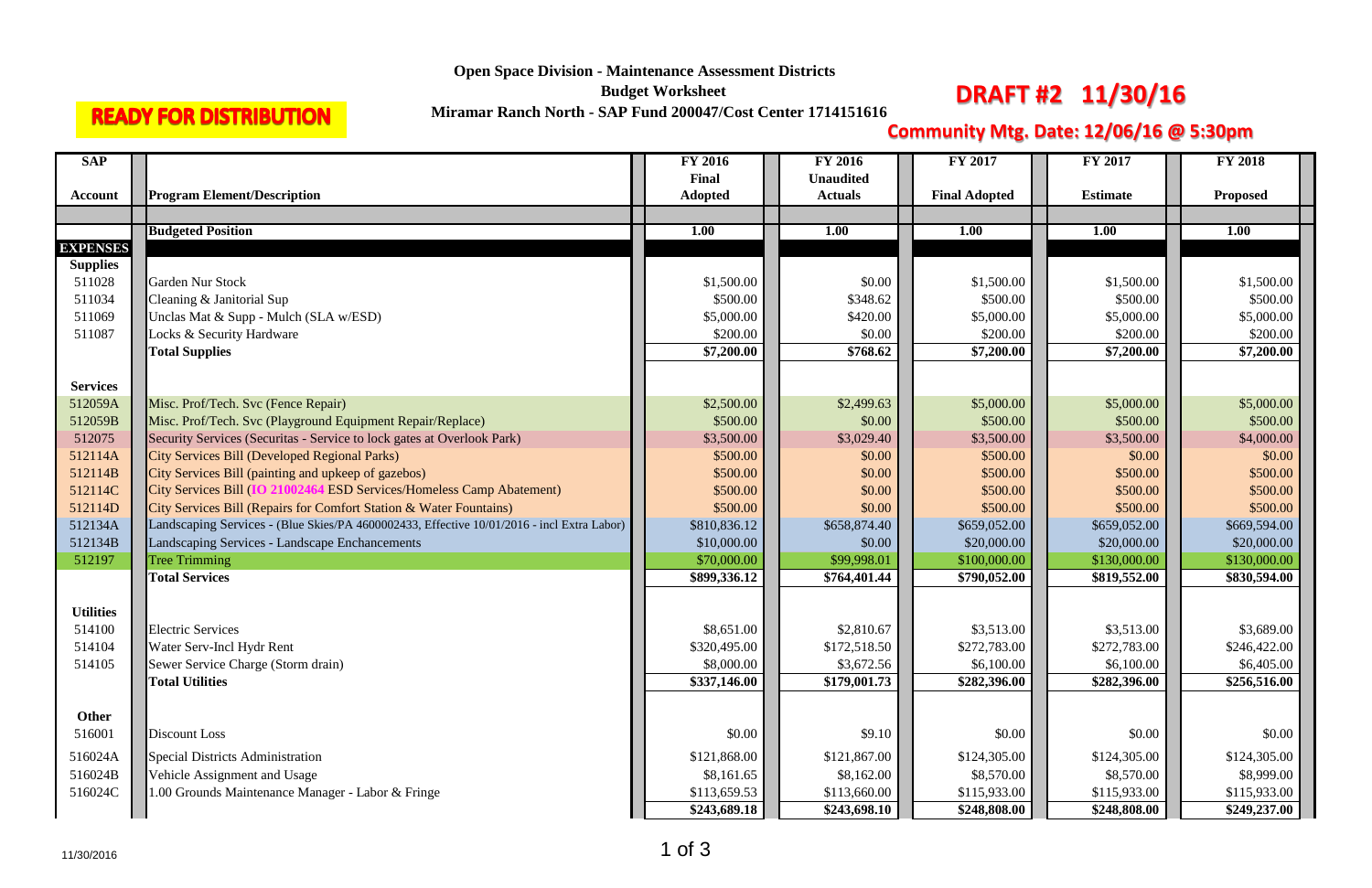## **Open Space Division - Maintenance Assessment Districts**

**Budget Worksheet** 

# **READY FOR DISTRIBUTION**

**Miramar Ranch North - SAP Fund 200047/Cost Center 1714151616 DRAFT #2 11/30/16** 

## **Community Mtg. Date: 12/06/16 @ 5:30pm**

| <b>SAP</b>     |                                                               | <b>FY 2016</b> | <b>FY 2016</b>   | <b>FY 2017</b>       | <b>FY 2017</b>  | <b>FY 2018</b>  |
|----------------|---------------------------------------------------------------|----------------|------------------|----------------------|-----------------|-----------------|
|                |                                                               | Final          | <b>Unaudited</b> |                      |                 |                 |
| Account        | <b>Program Element/Description</b>                            | <b>Adopted</b> | <b>Actuals</b>   | <b>Final Adopted</b> | <b>Estimate</b> | <b>Proposed</b> |
|                |                                                               |                |                  |                      |                 |                 |
|                |                                                               |                |                  |                      |                 |                 |
| 512132         | Unallocated Reserve (for ND utilities)                        | \$0.00         | \$0.00           | \$54,750.00          | \$0.00          | \$0.00          |
|                |                                                               |                |                  |                      |                 |                 |
|                | <b>Total Costs / Appropriations:</b>                          | \$1,487,371.30 | \$1,187,869.89   | \$1,383,206.00       | \$1,357,956.00  | \$1,343,547.00  |
|                |                                                               |                |                  |                      |                 |                 |
| 512133         | <b>Fund Balance - Contingency Reserve</b>                     | \$186,781.90   | \$0.00           | \$388,431.00         | \$0.00          | \$578,936.00    |
|                |                                                               |                |                  |                      |                 |                 |
|                | <b>GRAND TOTAL</b>                                            | \$1,674,153.20 | \$1,187,869.89   | \$1,771,637.00       | \$1,357,956.00  | \$1,922,483.00  |
|                |                                                               |                |                  |                      |                 |                 |
| <b>REVENUE</b> | <b>Income:</b>                                                |                |                  |                      |                 |                 |
| 411005         | Real & Sec Pers - CY                                          | \$1,028,769.00 | \$989,941.00     | \$1,028,769.00       | \$1,028,769.00  | \$1,028,769.00  |
| 411007         | Sec Py - July Onl                                             | \$0.00         | \$2,434.69       | \$0.00               | \$0.00          | \$0.00          |
| 411009         | <b>Delinquent Secured Property Taxes</b>                      | \$0.00         | \$7,247.82       | \$0.00               | \$0.00          | \$0.00          |
| 411011         | Delinquent Secured Prop Taxes - Penalty & Int                 | \$0.00         | \$2,891.29       | \$0.00               | \$0.00          | \$0.00          |
| 411028         | Property Taxes - Interest Alloc.                              | \$0.00         | \$341.19         | \$0.00               | \$0.00          | \$0.00          |
| 412001         | Special Assessments - Non-Taxable Entities                    | \$0.00         | \$32,200.68      | \$0.00               | \$0.00          | \$0.00          |
| 412005         | Delinquency - P & I - LMDs                                    | \$0.00         | $(\$2,891.29)$   | \$0.00               | \$0.00          | \$0.00          |
| 418001         | Interest On Pool Invest                                       | \$950.00       | \$4,904.21       | \$950.00             | \$950.00        | \$950.00        |
| 422170A        | Reimbursable Services (200118 - Gas Tax Fund)                 | \$0.00         | \$28,274.00      | \$0.00               | \$29,120.00     | \$29,120.00     |
| 422170B        | Reimbursable Services - General Fund (Fire Station #37)       | \$0.00         | \$3,273.00       | \$0.00               | \$3,338.00      | \$3,338.00      |
| 422170C        | Reimbursable Services - General Fund (Parks)                  | \$0.00         | \$41,069.00      | \$0.00               | \$41,885.00     | \$41,885.00     |
| 422170D        | Reimbursable Services - (200111 - Environmental Growth Fund)  | \$0.00         | \$44,945.00      | \$0.00               | \$40,775.00     | \$40,775.00     |
| 423128         | <b>Other Damages Recovered</b>                                | \$0.00         | \$3,085.52       | \$0.00               | \$0.00          | \$0.00          |
| 424088B        | Transfers Between Funds/Depts (General Benefit Offset, 11.6%) | \$160,013.28   | \$160,013.31     | \$130,375.00         | \$130,375.00    | \$130,375.00    |
| 424088C        | Transfers from Other (200118 - Gas Tax Fund)                  | \$27,051.00    | \$0.00           | \$29,120.00          | \$0.00          | \$0.00          |
| 424088D        | Trans Fr 100 - General Fund (Fire Station #37)                | \$3,273.18     | \$0.00           | \$3,338.00           | \$0.00          | \$0.00          |
| 424088E        | Trans Fr 100 - General Fund (Parks)                           | \$37,665.00    | \$0.00           | \$41,885.00          | \$0.00          | \$0.00          |
| 424088F        | Transfers from Other (200111 - Environmental Growth Fund)     | \$44,722.00    | \$0.00           | \$40,775.00          | \$0.00          | \$0.00          |
|                | <b>Total Revenue:</b>                                         | \$1,302,443.46 | \$1,317,729.42   | \$1,275,212.00       | \$1,275,212.00  | \$1,275,212.00  |